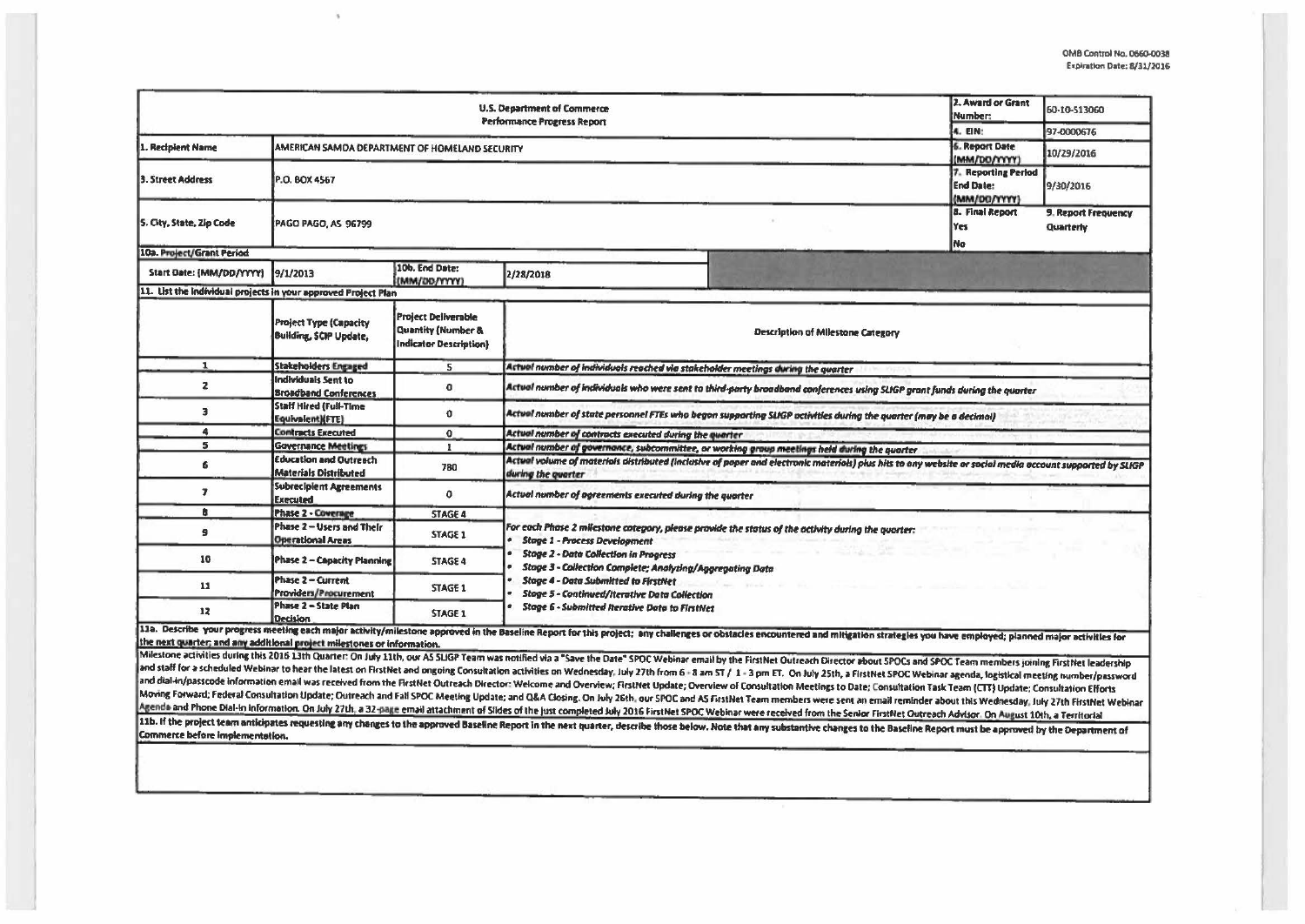11c. Provide any other information that would be useful to NTIA as it assesses this project's progress.<br>Between July 5th and September 27th, 13 editions of the FirstNet SPOCs Weekly Updates were disseminated electronically materials supported by the SLIGP during Q13 as our local weekly efforts and island-wide community awareness activities in promoting FirstNet PL 112-96. On August 19th, an Follow-up on SAPP Federal Register Notice response from NTIA Office of Public Safety Communications SAPP Director was received due to some email technical problems asking responders to verify that any submitted comments are indeed posted and reflected on their website. On 26th, an SLIGP email pertaining to the FCC issuance of Notice of Proposed Rulemaking (NPRM) outlining preliminary conclusions and seeking public comments concerning its role in reviewing Alternative State Plans for States 11d. Describe any success stories or best practices you have identified. Please be as specific as possible.

## 12. Personnel

 $\sim$ 

12a. If the project is not fully staffed, describe how any lack of staffing may impact the project's time line and when the project will be fully staffed.

During our September 7th scheduled Q12 SLIGP quarterly call, it was discussed that the IT Administrator / SWIC Consultant deliverables and hours "inter-agency agreement" be revised pending final approval for a 50% "contrac

| 12b. Staffing Table - Please include all staff that have contributed time to the project. Please do not remove individuals from this table. |                            |                                                                                                        |                                                                                                                                                               |                      |                                             |                   |                 |                                                |                                                 |
|---------------------------------------------------------------------------------------------------------------------------------------------|----------------------------|--------------------------------------------------------------------------------------------------------|---------------------------------------------------------------------------------------------------------------------------------------------------------------|----------------------|---------------------------------------------|-------------------|-----------------|------------------------------------------------|-------------------------------------------------|
| Job Title                                                                                                                                   | FTEX.                      | <b>Project (s) Assigned</b>                                                                            |                                                                                                                                                               |                      |                                             |                   |                 |                                                | Change                                          |
| <b>SWIC</b>                                                                                                                                 | o                          |                                                                                                        | PROVIDE ADDITIONAL OVERSIGHT AND INCORPORATION INTO STATE INTEROPERABILITY PLAN.                                                                              |                      |                                             |                   |                 |                                                |                                                 |
| <b>SLIGP PROGRAM</b><br><b>COORDINATOR</b>                                                                                                  |                            | PROVIDE ADMINISTRATIVE OVERSIGHT OF PROJECT FOR GRANTS MANAGEMENT, GOVERNANCE AND OUTREACH ACTIVITIES. |                                                                                                                                                               |                      |                                             |                   |                 |                                                |                                                 |
| TECHNICAL / ADMINISTRATIVE<br><b>SUPPORT STAFF</b>                                                                                          |                            |                                                                                                        | PROVIDE SUPPORT ROLE IN ASSISTING IN COORDINATION OF ALL SLIGP ACTIVITIES AND PERFORMING THE LEG-WORK FOR ALL THE ACTIVITIES<br><b>IPROPOSED IN THE PLAN.</b> |                      |                                             |                   |                 |                                                |                                                 |
| <b>TECHNICAL / ADMINISTRATIVE</b><br><b>SUPPORT STAFF</b>                                                                                   | o                          |                                                                                                        | PROVIDE SUPPORT ROLE IN ASSISTING IN COORDINATION OF ALL SLIGP ACTIVITIES AND PERFORMING THE LEG-WORK FOR ALL THE ACTIVITIES<br><b>IPROPOSED IN THE PLAN.</b> |                      |                                             |                   |                 |                                                |                                                 |
| 13. Subcontracts (Vendors and/or Subrecipients) NONE.                                                                                       |                            |                                                                                                        |                                                                                                                                                               |                      |                                             |                   |                 |                                                |                                                 |
| 13a. Subcontracts Table - Include all subcontractors. The totals from this table must equal the "Subcontracts Total" in Question 14f.       |                            |                                                                                                        |                                                                                                                                                               |                      |                                             |                   |                 |                                                |                                                 |
| Name                                                                                                                                        | <b>Subcontract Purpose</b> |                                                                                                        | Type<br>(Vendor/Subrec.)                                                                                                                                      | RFP/RFQ Issued (Y/N) | <b>Contract</b><br><b>Executed</b><br>(N/N) | <b>Start Date</b> | <b>End Date</b> | <b>Total Federal Funds</b><br><b>Allocated</b> | <b>Total Matching Funds</b><br><b>Allocated</b> |
|                                                                                                                                             |                            |                                                                                                        |                                                                                                                                                               |                      |                                             |                   |                 |                                                |                                                 |
|                                                                                                                                             |                            |                                                                                                        |                                                                                                                                                               |                      |                                             |                   |                 |                                                |                                                 |
| 13b. Describe any challenges encountered with vendors and/or subrecipients.                                                                 |                            |                                                                                                        |                                                                                                                                                               |                      |                                             |                   |                 |                                                |                                                 |
|                                                                                                                                             |                            |                                                                                                        |                                                                                                                                                               |                      |                                             |                   |                 |                                                |                                                 |
|                                                                                                                                             |                            |                                                                                                        |                                                                                                                                                               |                      |                                             |                   |                 |                                                |                                                 |